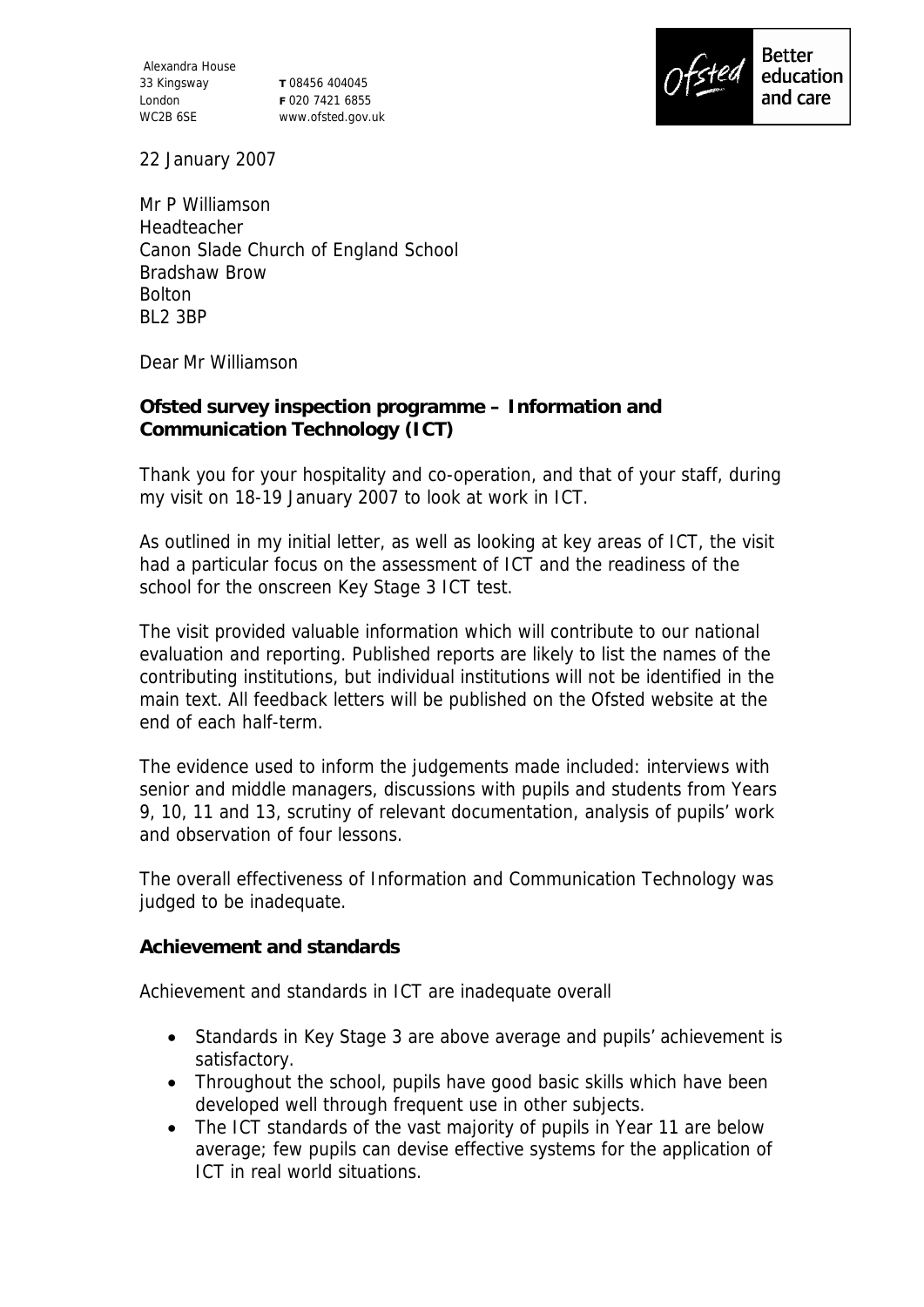- ICT standards in Year 12 are below average. Students make inadequate progress and do not do as well in ICT as in most of their other subjects.
- In Year 13, standards in ICT are average and given their below average starting point, pupils achieve well.
- Pupils enjoy using computers and have good attitudes to the subject.

**Quality of teaching and learning of ICT**

The quality of teaching and learning in ICT is satisfactory

- Teachers have good relationships with their pupils which encourage and motivate pupils to want to learn.
- Teachers have a good command of the subject; they explain concepts and demonstrate software clearly and accurately.
- Not enough attention is paid to the different levels of ability in the class when planning tasks in Key Stage 3.
- Assessment does not give enough guidance to pupils on how to improve their work.

## **Quality of curriculum**

The quality of the curriculum is inadequate

- There is good access to computers outside of lesson times.
- Good curriculum links exist with local universities.
- There is extra provision for pupils with special educational needs, gifted and talented pupils and girls.
- Good use is made of ICT in most subjects particularly in design technology, modern foreign languages, English, mathematics and science.
- The vast majority of pupils in Key Stage 4 do not have ICT lessons and are not covering the National Curriculum in ICT.

**Leadership and management of ICT**

The leadership and management of ICT are inadequate.

- Monitoring systems are satisfactory.
- Technical support is of high quality.
- Accommodation is inadequate and is inhibiting teaching styles, for example, the use of group work.
- Teaching is often interrupted when computers suddenly switch off due to the inadequacy of the electricity supply.
- Leadership and management have failed to ensure that all pupils cover the National Curriculum in ICT and make at least satisfactory progress.